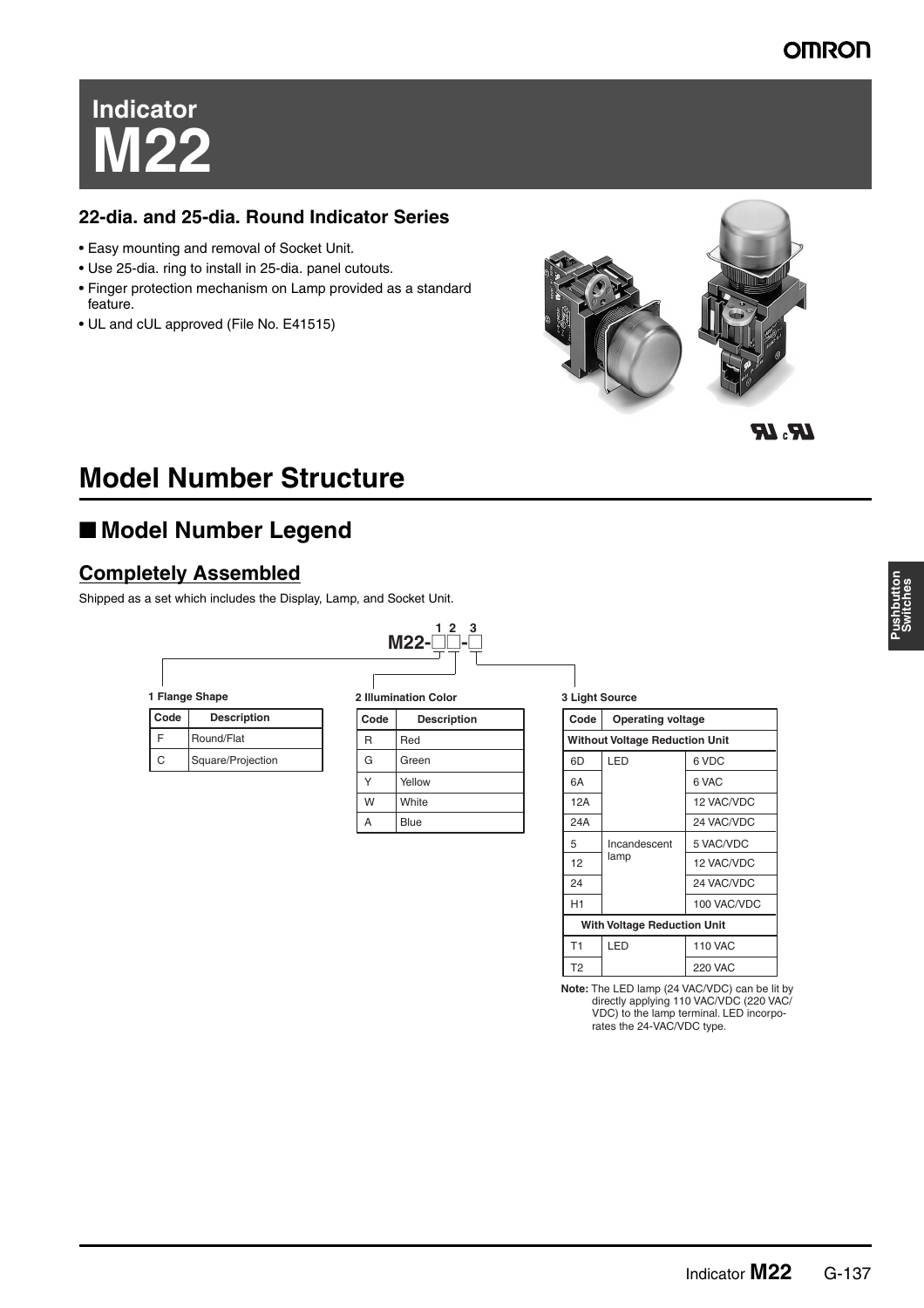### ∩MRON

#### **Subassembled**

The Display, Lamp, or Socket Unit can be ordered separately. Use them in combination for models that are not available as assembled Units. These can also be used as inventory for maintenance parts.

#### **1. Display**



#### **2. Lamp**



**1 Operating Voltage (Rated Voltage)**

| Incandescent |                         |  |  |  |
|--------------|-------------------------|--|--|--|
| Code         | <b>Description</b>      |  |  |  |
| 5            | 5 VAC (6 VAC)           |  |  |  |
| 12           | 12 VAC (14 VAC)         |  |  |  |
| 24           | 24 VAC (28 VAC)         |  |  |  |
| H1           | 100 VAC (130 VAC)       |  |  |  |
| LED          |                         |  |  |  |
| 6D           | 6 VDC (6 VDC)           |  |  |  |
| 6A           | 6 VAC (6 VAC)           |  |  |  |
| 12A          | 12 VAC/VDC (12 VAC/VDC) |  |  |  |
| 24A          | 24 VAC/VDC (24 VAC/VDC) |  |  |  |

#### **2 Illumination Color**

A

Blue

| Code | <b>Description</b>       |  |  |
|------|--------------------------|--|--|
|      | None   Incandescent lamp |  |  |
|      | Red                      |  |  |
| G    | Green                    |  |  |
|      | Yellow                   |  |  |
|      | Blue                     |  |  |

#### **3. Socket Unit**



**1 Voltage Reduction Unit**

| l Code | <b>Description</b>                    |  |  |
|--------|---------------------------------------|--|--|
| None   | <b>Without Voltage Reduction Unit</b> |  |  |
| Т1     | <b>110 VAC</b>                        |  |  |
| T2     | <b>220 VAC</b>                        |  |  |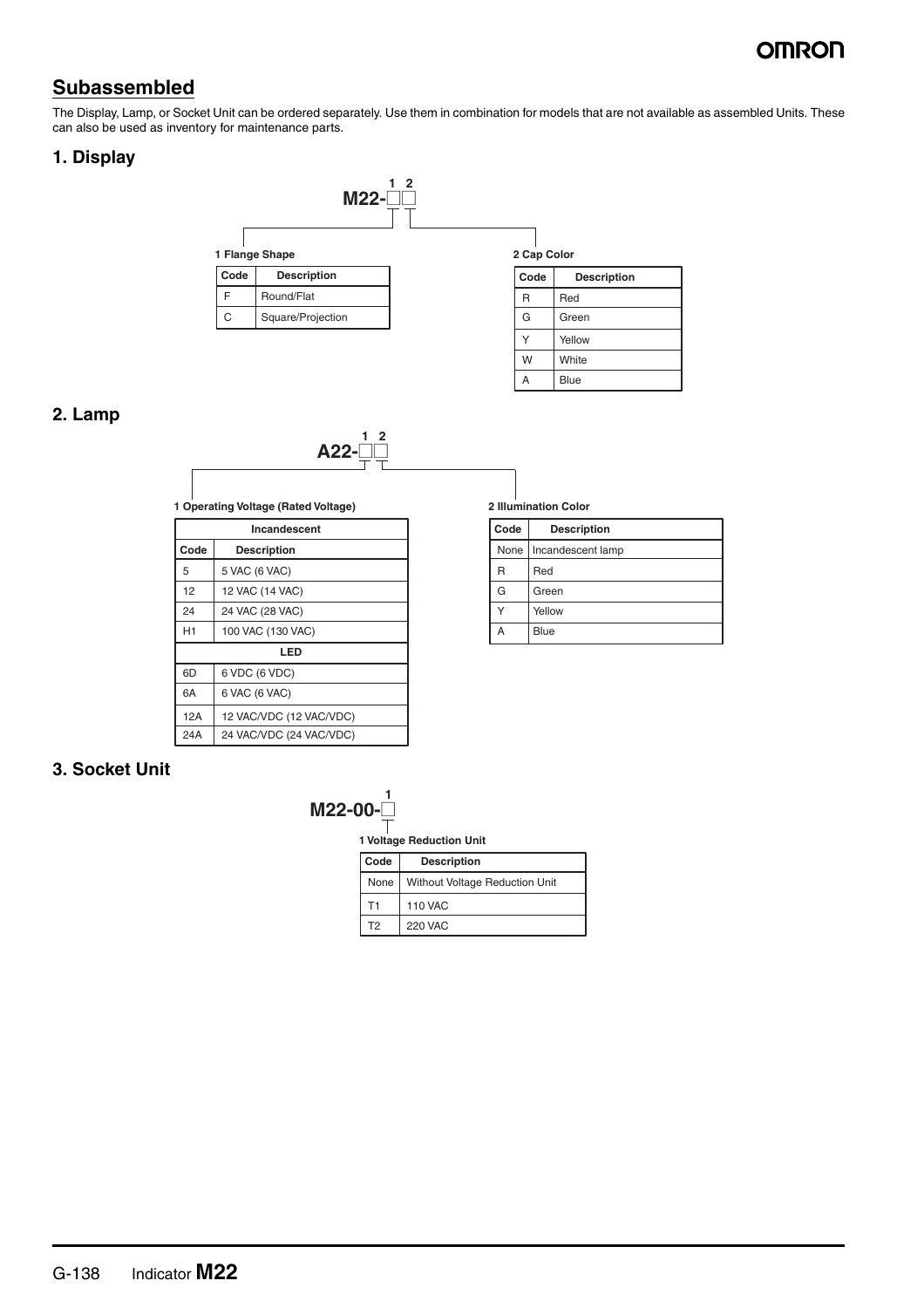### ■ **List of Models**

### **Completely Assembled**

#### **Indicator**

|                                                            | Appearance | Lighting   | <b>Operating voltage</b> | Model                              | <b>Illumination color</b>                     |
|------------------------------------------------------------|------------|------------|--------------------------|------------------------------------|-----------------------------------------------|
| Round/Flat                                                 |            | <b>LED</b> | 6 VDC                    | M22-F□-6D                          | Insert one of the                             |
| without Voltage                                            |            |            | 6 VAC                    | $M22-F \Box -6A$                   | following letters<br>into the box $\square$ . |
| <b>Reduction Unit</b>                                      |            |            | 12 VAC/VDC               | M22-F <sub>12A</sub>               | R (red)                                       |
|                                                            | M22-F      |            | 24 VAC/VDC               | M22-F□-24A                         | Y (yellow)                                    |
| Round/Flat<br>with Voltage                                 |            |            | <b>110 VAC</b>           | M22-F <sub>□</sub> -T1             | G (green)<br>W (white)<br>A (blue)            |
| <b>Reduction Unit</b>                                      | M22-F      |            | <b>220 VAC</b>           | $M22-F$ <sup>-T2</sup>             |                                               |
| Square/Projection                                          |            |            | 6 VDC                    | M22-C□-6D                          |                                               |
| without Voltage                                            |            |            | 6 VAC                    | M22-C□-6A                          |                                               |
| <b>Reduction Unit</b>                                      |            |            | 12 VAC/VDC               | M22-C <sub>1</sub> -12A            |                                               |
|                                                            | M22-C      |            | 24 VAC/VDC               | M22-C <sub>24</sub> A              |                                               |
| Square/Projection<br>with Voltage<br><b>Reduction Unit</b> |            |            | <b>110 VAC</b>           | M22-C <sub>1</sub> -T1             |                                               |
|                                                            | M22-C      |            | <b>220 VAC</b>           | M22-C <sub>1</sub> -T <sub>2</sub> |                                               |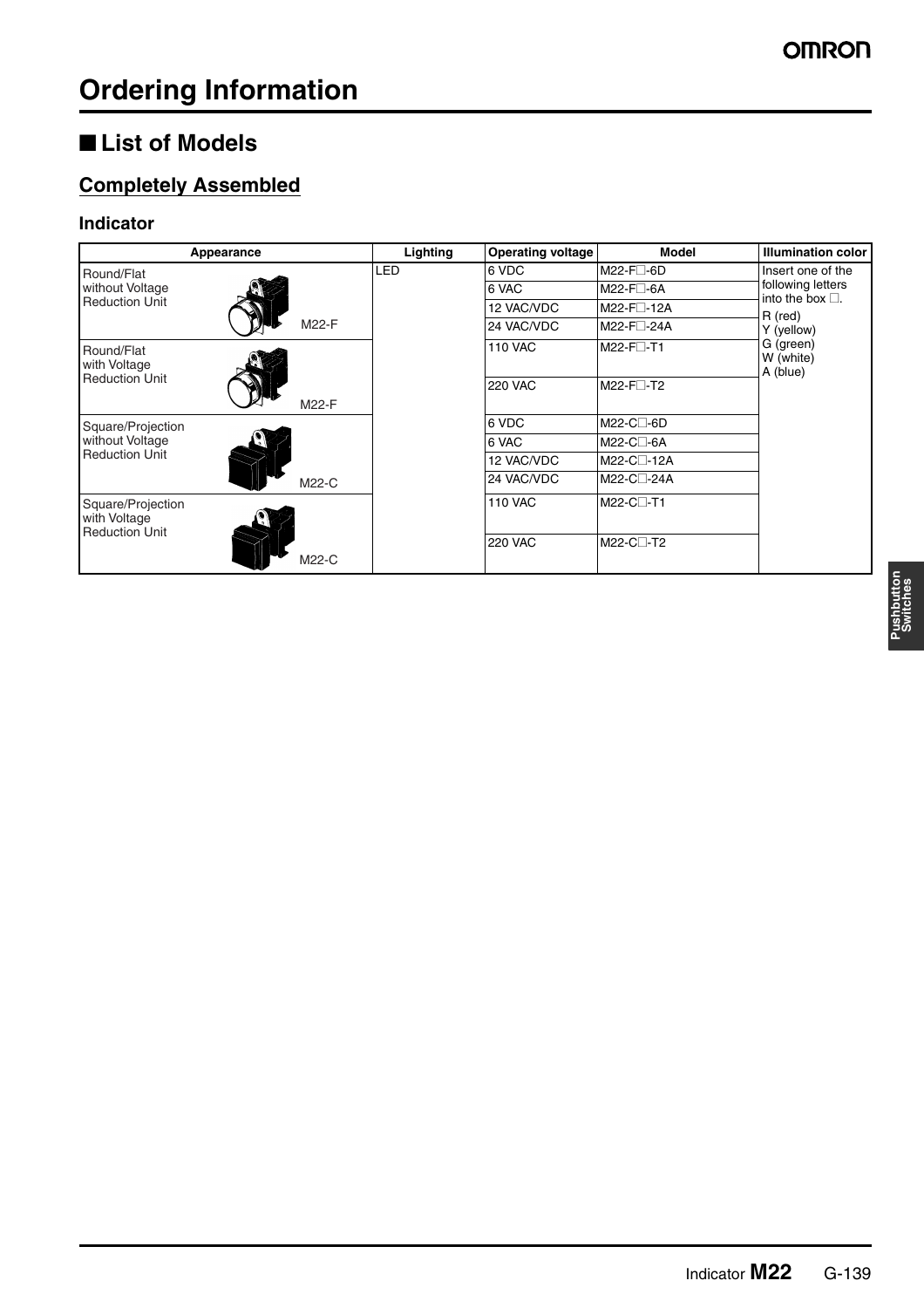#### **OMRON**

#### **Subassembled**



#### **Display**

| Appearance        | IP65 oil-resistant      |               |  |
|-------------------|-------------------------|---------------|--|
|                   | <b>Color of Display</b> | <b>Model</b>  |  |
| Round/Flat        | Red                     | <b>M22-FR</b> |  |
|                   | Green                   | <b>M22-FG</b> |  |
|                   | Yellow                  | <b>M22-FY</b> |  |
| M22-F             | White                   | <b>M22-FW</b> |  |
|                   | <b>Blue</b>             | <b>M22-FA</b> |  |
| Square/Projection | Red                     | <b>M22-CR</b> |  |
|                   | Green                   | <b>M22-CG</b> |  |
|                   | Yellow                  | <b>M22-CY</b> |  |
| M22-C             | White                   | <b>M22-CW</b> |  |
|                   | <b>Blue</b>             | <b>M22-CA</b> |  |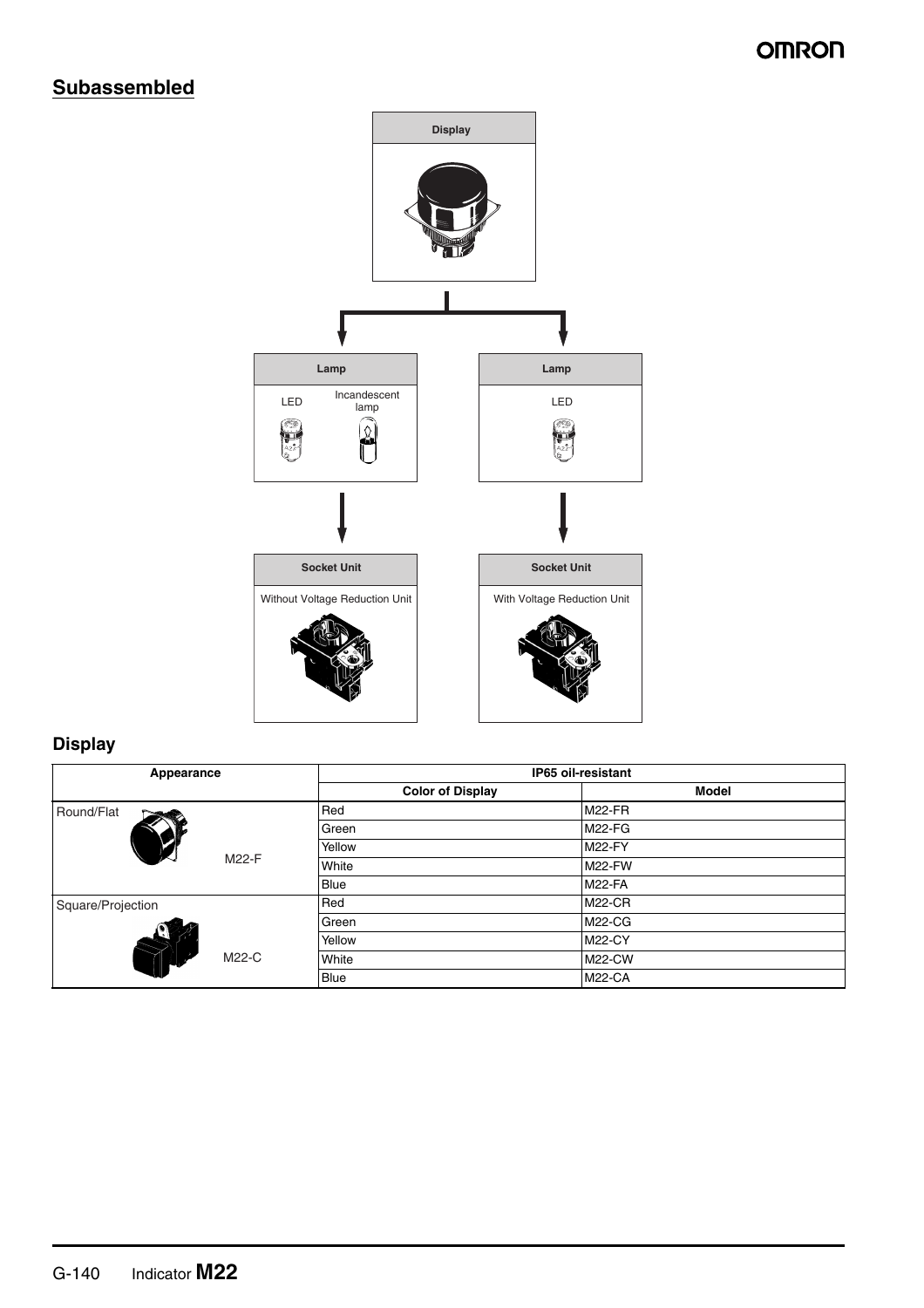#### **Lamp**

#### **LED**

|                 |           | <b>Operating voltage</b> | 6 V               | 12 <sub>V</sub> | 24 V         | 24 V<br>Super-bright |
|-----------------|-----------|--------------------------|-------------------|-----------------|--------------|----------------------|
| Appearance      | AC/DC     | <b>LED light</b>         |                   |                 | <b>Model</b> |                      |
|                 | AC        | Red                      | A22-6DR           | ---             | $---$        | ---                  |
|                 |           | Green                    | A22-6DG           | ---             | ---          | $---$                |
|                 |           | Yellow (see note 2)      | A22-6DY           | ---             | ---          | ---                  |
|                 |           | Blue                     | A22-6DA           | ---             | $---$        | ---                  |
| <u>Filip</u>    | DC        | Red                      | A22-6AR           | ---             | $---$        | ---                  |
| Þ               |           | Green                    | A22-6AG           | ---             | ---          | ---                  |
| $\frac{1}{422}$ |           | Yellow (see note 2)      | A22-6AY           | ---             | $---$        | ---                  |
| Q               |           | <b>Blue</b>              | A22-6AA           | ---             | $---$        | ---                  |
|                 | AC and DC | Red                      | ---               | A22-12AR        | A22-24AR     | A22-24ASR            |
|                 |           | Green                    | ---               | A22-12AG        | A22-24AG     | A22-24ASG            |
|                 |           | Yellow (see note 2)      | $\qquad \qquad -$ | A22-12AY        | A22-24AY     | A22-24ASY            |
|                 |           | Blue                     | ---               | A22-12AA        | A22-24AA     | A22-24ASA            |

**Note: 1.** For voltage-reduction lighting, use the A22-24A□.

**2.** Used when the Display color is yellow or white.

#### **Incandescent**

| <b>Operating voltage</b> | <b>6 VAC/VDC</b> | <b>12 VAC/VDC</b> | 24 VAC/VDC | <b>100 VAC/VDC</b> |
|--------------------------|------------------|-------------------|------------|--------------------|
| ↷<br>↷                   | A22-5            | A22-12            | A22-24     | A22-H1             |

#### **Case**

| Appearance    |                    | Type        |                      |
|---------------|--------------------|-------------|----------------------|
| 爱             | <b>IP40</b>        | Rectangular | A <sub>16</sub> -CJM |
| <b>HUIDEA</b> |                    | Square      | A16-CAM              |
|               |                    | Round       | A <sub>16</sub> -CTM |
|               | IP65 oil-resistant | Rectangular | A165-CJM             |
|               |                    | Square      | A165-CAM             |
|               |                    | Round       | A165-CTM             |

#### **Socket Unit**

| <b>Voltage-reduction circuits</b>     |                                       |                                       |
|---------------------------------------|---------------------------------------|---------------------------------------|
| <b>Without Voltage Reduction Unit</b> | <b>With Voltage Reduction Unit</b>    |                                       |
|                                       |                                       |                                       |
| <b>Without Voltage Reduction Unit</b> | With Voltage Reduction Unit (110 VAC) | With Voltage Reduction Unit (220 VAC) |
| M22-00                                | M22-00-T1                             | M22-00-T2                             |

**Note:** For voltage-reduction lighting, use the A22-24A@.

#### **Accessories (Order Separately)**

The M22 uses the same accessories as the A22. Refer to the relevant information in the corresponding section for the A22.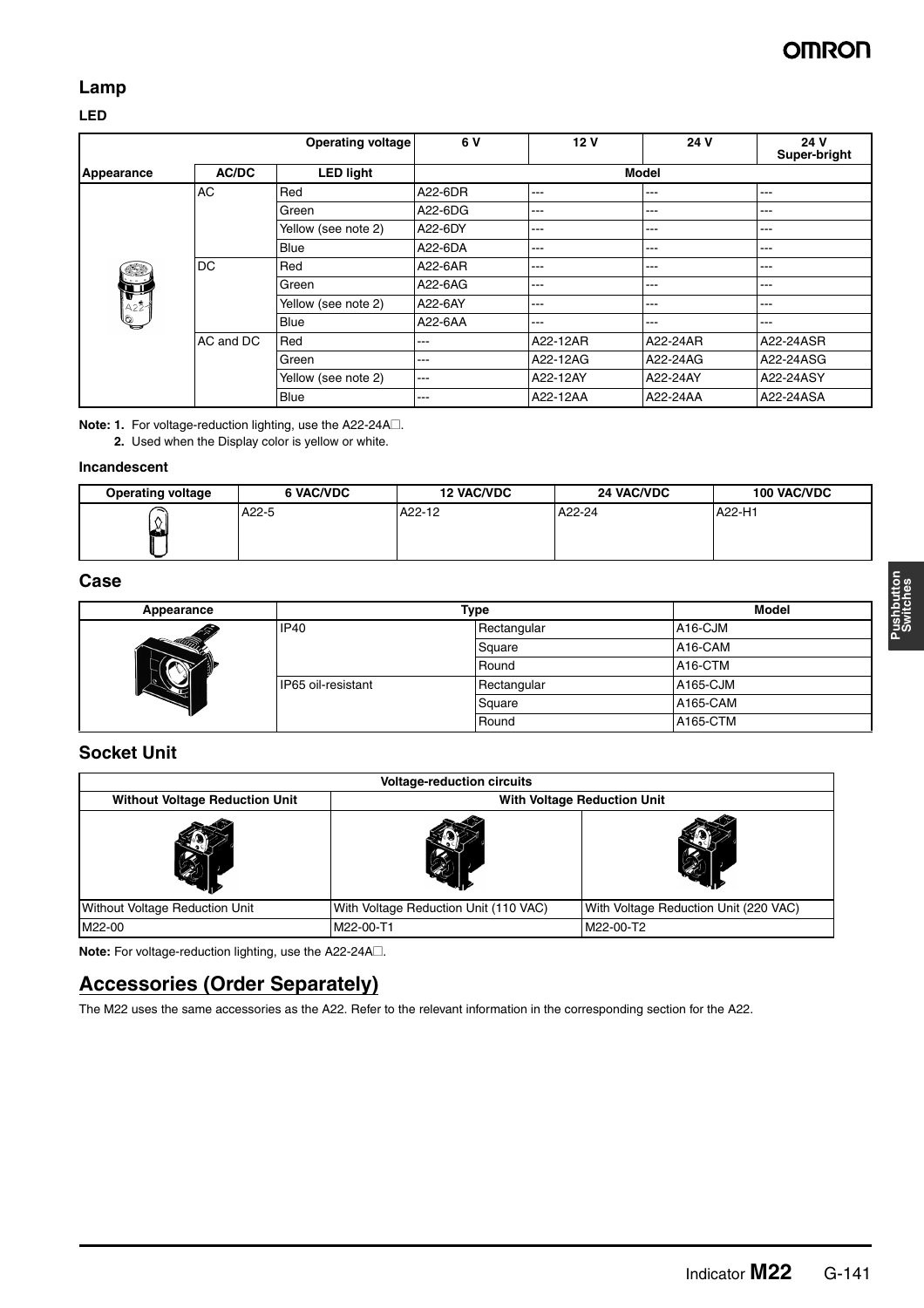# **Specifications**

### ■ **Approved Standards**

| Recognized<br>organization | <b>Standards</b> | File No. |
|----------------------------|------------------|----------|
| UL, cUL (see note)         | <b>UL508</b>     | E41515   |

**Note:** cUL: CSA C22.2 No. 14

# ■ **Approved Standard Ratings**

**UL, cUL (File No. E41515)** 2-6W, 120 V max.

## ■ **Ratings**

#### **LED Lamp**

| <b>Rated voltage</b> | <b>Rated current</b> | <b>Operating voltage</b> |
|----------------------|----------------------|--------------------------|
| 6 VDC                | 60 mA (20 mA)        | $6$ VDC $\pm$ 5%         |
| 6 VAC                | 60 mA (20 mA)        | $6$ VAC $+5\%$           |
| 12 VAC/VDC           | 30 mA (10 mA)        | 12 VAC/VDC±5%            |
| 24 VAC/VDC           | 15 mA (10 mA)        | 24 VAC/VDC+5%            |

**Note:** The values in parentheses are for blue Indicators.

#### **Super-bright LED Indicator**

| <b>Rated voltage</b> | <b>Rated current</b> | <b>Operating voltage</b> |
|----------------------|----------------------|--------------------------|
| 24 VAC/VDC           | 15 mA                | 24 VAC/VDC±5%            |

#### **Incandescent Lamp**

| <b>Rated voltage</b> | <b>Rated current</b> | <b>Operating voltage</b> |
|----------------------|----------------------|--------------------------|
| 6 VAC/VDC            | 200 mA               | 5 V                      |
| 14 VAC/VDC           | 80 mA                | 12V                      |
| 28 VAC/VDC           | 40 mA                | 24 V                     |
| 130 VAC/VDC          | 20 mA                | 100 V                    |

#### **Voltage-reduction Lighting**

| <b>Rated voltage</b> | <b>Operational voltage</b> | Applicable lamp<br>$(BAS/13$ gold) |
|----------------------|----------------------------|------------------------------------|
| 110 VAC              | 95 to 115 VAC              | LED lamp $(A22-24)$                |
| 220 VAC              | 190 to 230 VAC             |                                    |

### ■ **Characteristics**

| Item                              |                           | Indicator                                                                                                                                                                              |
|-----------------------------------|---------------------------|----------------------------------------------------------------------------------------------------------------------------------------------------------------------------------------|
|                                   |                           | M22                                                                                                                                                                                    |
| <b>Insulation resistance</b>      |                           | 100 $M\Omega$ min. (at 500 VDC)                                                                                                                                                        |
| Dielectric strength               |                           | 2,500 VAC, 50/60 Hz for 1 min between terminals of same polarity<br>2,500 VAC, 50/60 Hz for 1 min between terminals of different polarity and also between<br>each terminal and ground |
| <b>Vibration resistance</b>       |                           | Malfunction (See note 2.): 10 to 55 Hz, 1.5-mm double amplitude                                                                                                                        |
| <b>Shock resistance</b>           | <b>Mechanical</b>         | 1.000 $m/s^2$                                                                                                                                                                          |
|                                   | Malfunction (See note 2.) | $600 \text{ m/s}^2 \text{ max}$ .                                                                                                                                                      |
| Ambient temperature (See note 1.) |                           | Operating: $-20^{\circ}$ C to 55 $^{\circ}$ C<br>Storage: -40°C to 70°C                                                                                                                |
| <b>Ambient humidity</b>           |                           | Operating: 35°C to 85°C                                                                                                                                                                |
| Degree of protection              |                           | IP <sub>65</sub>                                                                                                                                                                       |
| Electric shock protection class   |                           | Class II                                                                                                                                                                               |
| PTI (tracking characteristic)     |                           | 175                                                                                                                                                                                    |
| Degree of contamination           |                           | l3 (IEC947-5-1)                                                                                                                                                                        |

**Note: 1.** With no icing or condensation.

**2.** Malfunction within 1 ms.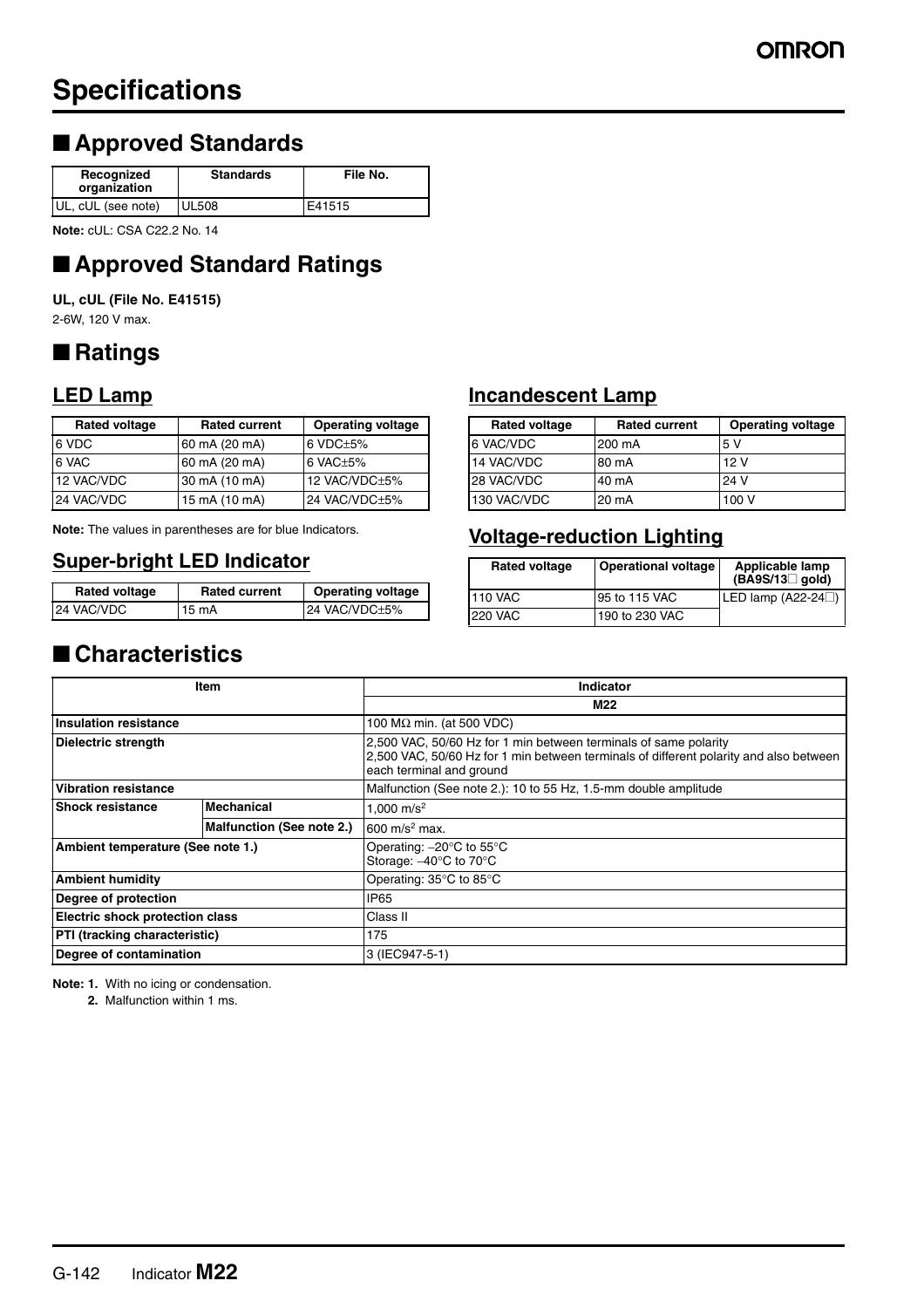# **Nomenclature**